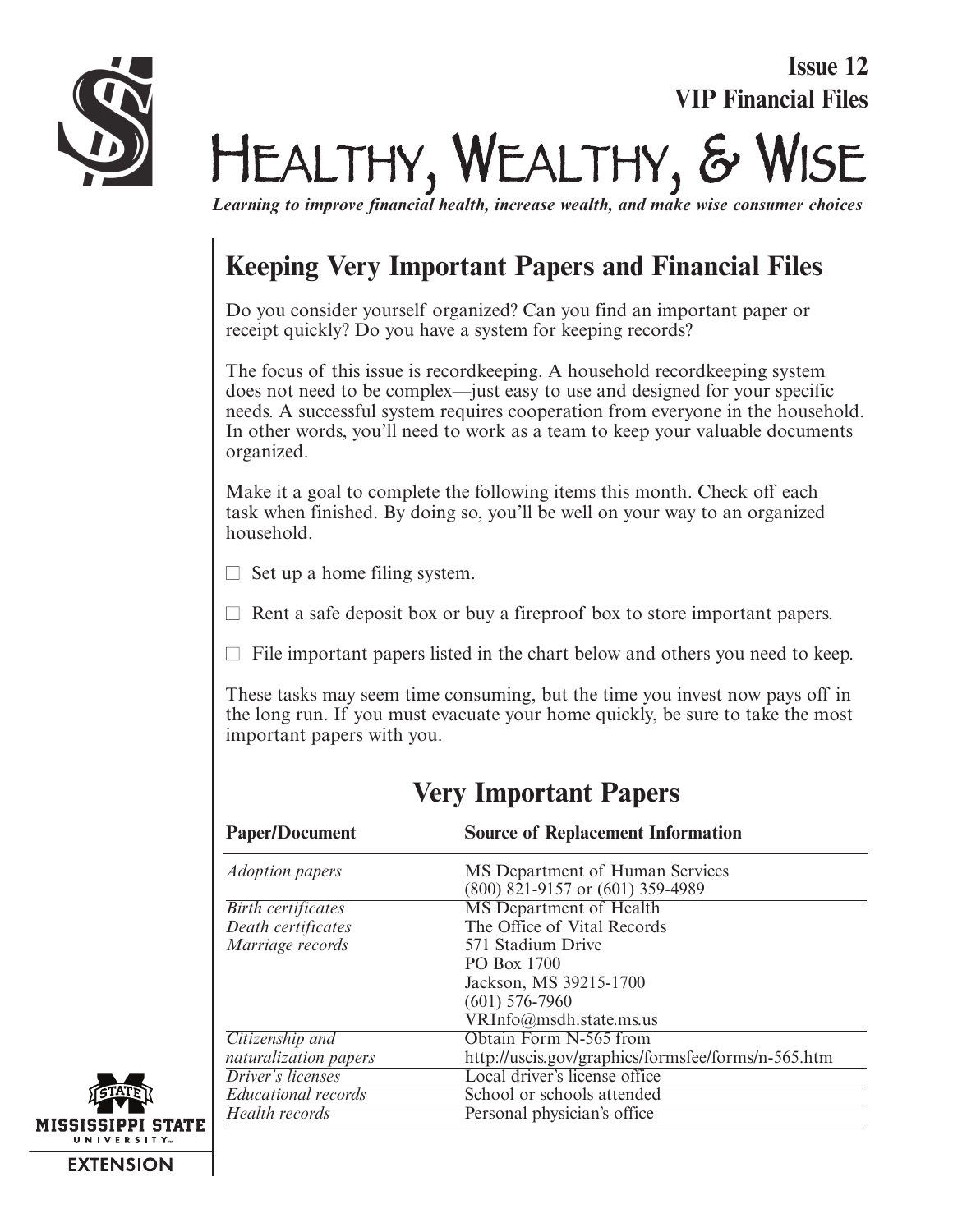

| <b>Paper/Document</b>       | <b>Source of Replacement Information</b>                            |
|-----------------------------|---------------------------------------------------------------------|
| <i>Insurance policies</i>   | Contact agency providing coverage                                   |
|                             | For agency addresses:                                               |
|                             | American Council of Life Insurance                                  |
|                             | 1001 Pennsylvania Avenue, N.W.                                      |
|                             | Washington, DC 20004                                                |
|                             | $(202)$ 624-2414                                                    |
| Military service papers     | To request military records call:                                   |
|                             | Army (314) 538-4261<br>Air Force (314) 538-4243                     |
|                             | Navy, Marine Corps, or Coast Guard (314) 538-4141                   |
|                             | Or write:                                                           |
|                             | National Personnel Records Center                                   |
|                             | Military Personnel Records                                          |
|                             | 9700 Page Avenue, St. Louis, MO 63132-5100                          |
| <b>Passports</b>            | <b>U.S. Department of State</b>                                     |
|                             | <b>Passport Services</b>                                            |
|                             | Consular Lost/Stolen Passport Section                               |
|                             | 1111 Nineteenth St. NW, Suite 500, Washington, DC 20036             |
| <b>Property deeds</b>       | Local circuit clerk's office                                        |
| Social security card        | Local social security office or (800) 772-1213                      |
|                             | Application for social security card can be                         |
|                             | downloaded at http://www.ssa.gov/online/ss-5.html                   |
| Stock certificates          | Contact any brokerage firm (fees may be involved)                   |
| <b>Taxes</b>                |                                                                     |
| Federal income tax returns  | For those filing in Mississippi:                                    |
|                             | IRS Service Center, Memphis, TN 37501                               |
|                             | $(800) 819 - 1040$                                                  |
| Property and personal taxes | County Tax Collector's Office                                       |
| State income tax returns    | Mississippi State Tax Commission                                    |
|                             | PO Box 1033, Jackson, MS 39215-1033                                 |
|                             | $(601)$ 923-7000                                                    |
| <b>U.S.</b> savings bonds   | <b>Federal Reserve Bank</b>                                         |
|                             | Pittsburgh Branch                                                   |
|                             | PO Box 867, Pittsburgh, PA 15230 (ask for form PDF-1048)            |
|                             | $(800)$ 245-2804                                                    |
| Vehicle titles              | Mississippi State Tax Commission (see above)                        |
|                             | Ask for Form 78006 Application for Replacement Certificate of Title |
|                             | OR contact county tax collector's office                            |
| Wills                       | Contact the attorney who prepared it                                |

Suggestion: Make photocopies of records and make a file. Keep this copy of your confidential records in a safe place (fireproof locked box) with a family member or personal friend you can trust who lives in a location at least 100 miles away.

> Adapted by Susan E. Cosgrove Area Family Resource Management Agent Mississippi State University Extension Service from the State of Mississippi; University of Arkansas Cooperative Extension Service; LSU AgCenter 01/18/06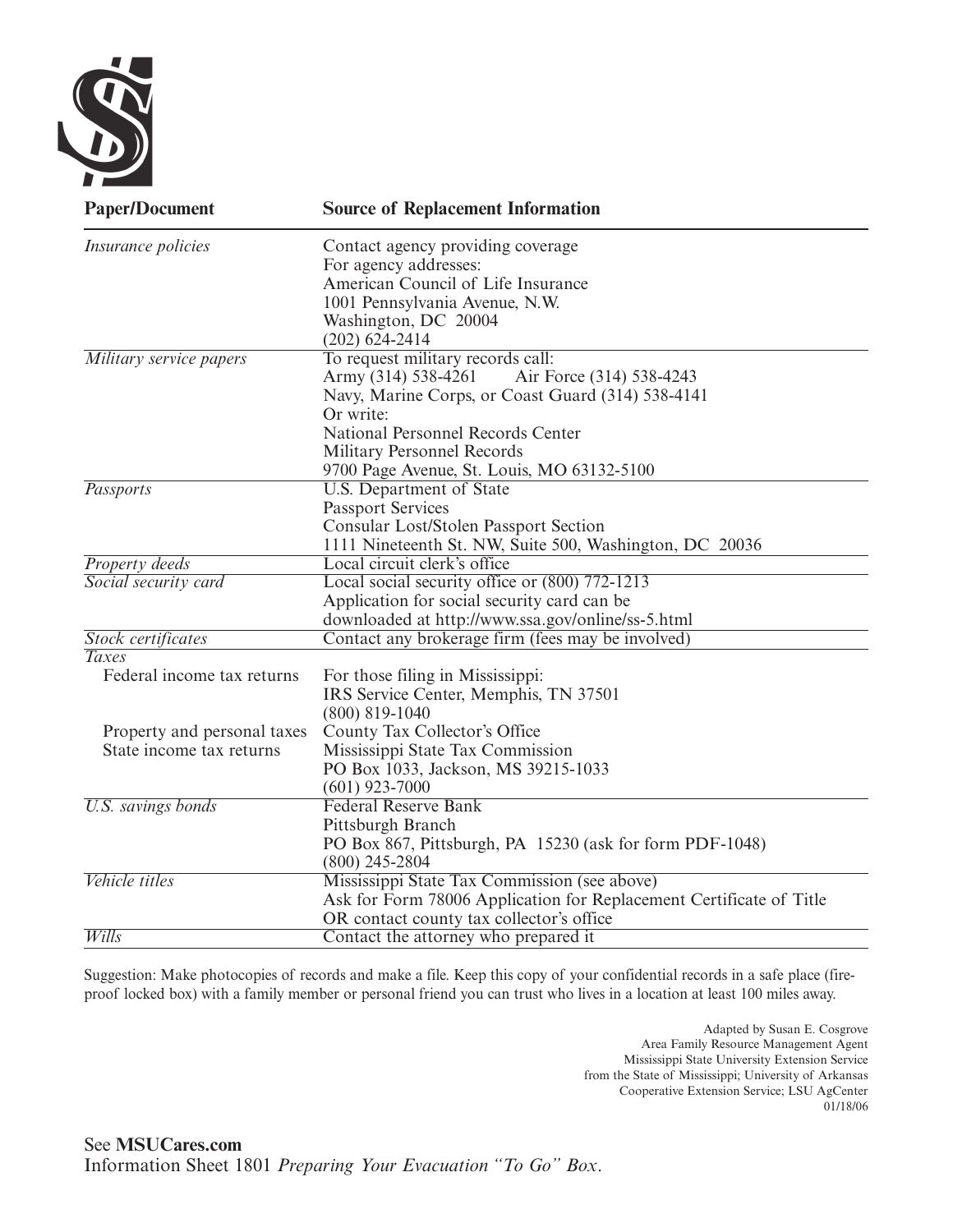

## **Test Yourself**

The following statements about important family records are either true or false. Working with your spouse, decide which statements are true by placing a "T" in the blank. Put an "F" in the blank if the statement is false. Use the information in this newsletter and the fact sheets. When finished, check your answers using the key at the bottom of the page.

- \_\_\_\_\_\_\_ 1. Records are necessary to prove age, marriage, ownership, military service, or other family changes.
- 2. A safe deposit box is too expensive and unnecessary for a newly married couple.
- \_\_\_\_\_\_\_ 3. A home filing system begins with elaborate and expensive equipment.
- \_\_\_\_\_\_\_ 4. Every family should determine what records are valuable and where they should be stored.
- \_\_\_\_\_\_\_ 5. A list of family advisors such as bankers, insurance agents, physicians, and attorneys is really not necessary.
- \_\_\_\_\_\_\_ 6. Banks are not liable for the contents of a safe deposit box.
- \_\_\_\_\_\_\_ 7. A safe deposit box should contain marriage and birth certificates, leases, list of insurance policies, bank statements, receipts, and loan records.
- \_\_\_\_\_\_\_ 8. To replace a lost social security card, contact the local post office.
	- \_\_\_\_\_\_\_ 9. To inquire about property and personal tax papers, contact the county tax collector's office.
- \_\_\_\_\_\_\_10. Store records unfolded in a dry area with good air circulation.

1. true; 2. false; 3. false; 4. true; 5. false; 6. true; 7. false; 8. false; 9. true; 10. true **ANSWERS:**

### **Tax Tips**

*Generally, the IRS has 3 years from the date a taxpayer files a return to complete an audit and assess taxes. But if a taxpayer leaves out gross income from his/her return, and the amount he/she leaves out is more than 25 percent of the gross income reported, the IRS has 6 years to complete an audit and assess taxes. If a taxpayer files a fraudulent or false return with the intent to evade taxes, there is no limitation at all.*

*Here are some recommendations:*

- ✔ *Keep tax records at least 3 years.*
- ✔ *Keep tax records 6 years if you think the IRS might question the amount of gross income reported.*
- ✔ *Keep records of a home purchase or improvement as long as you have the property.*
- ✔ *Keep records of nondeductible IRA contributions until all funds are withdrawn.*